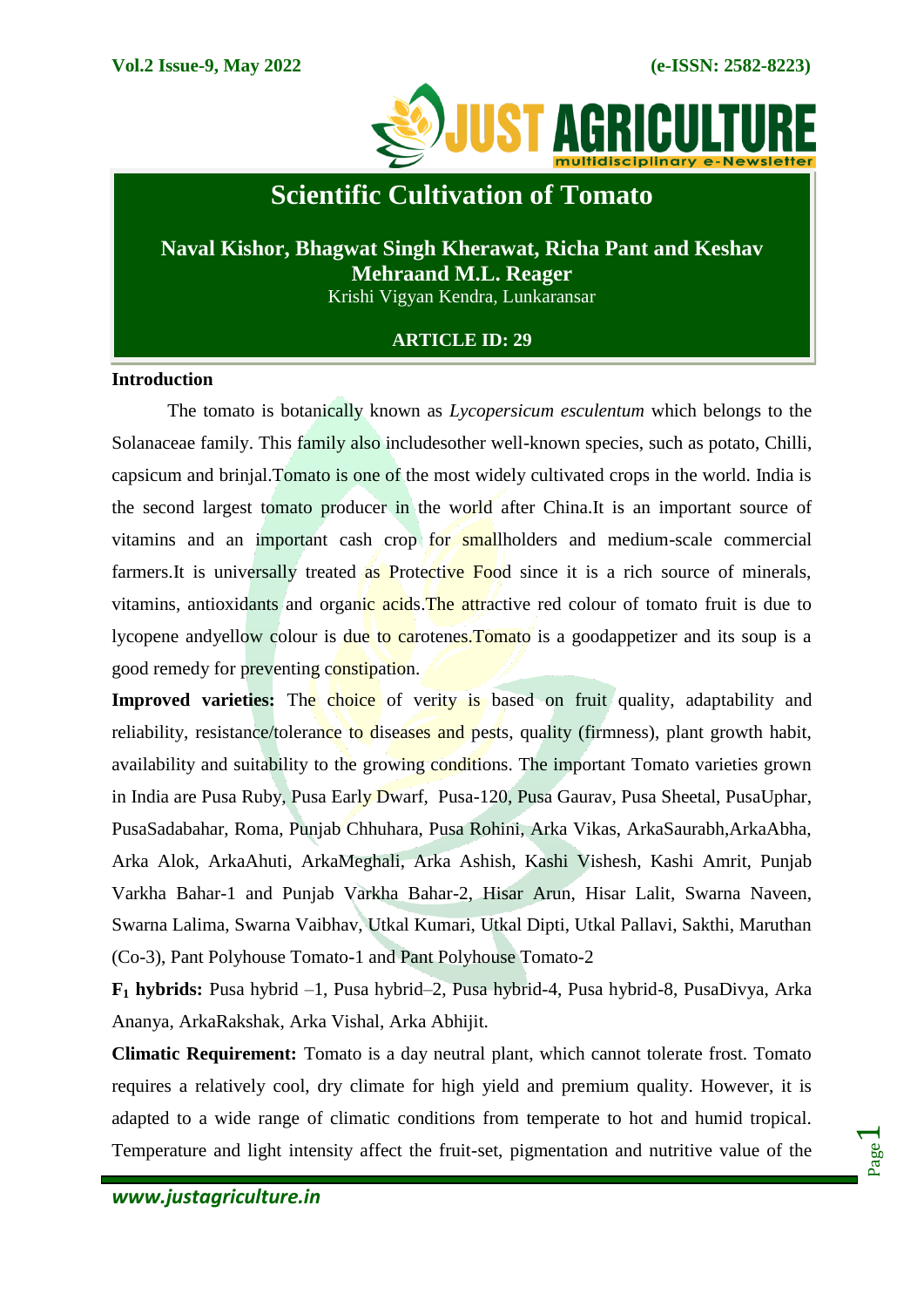

 fruit. The optimum temperature is 21-28 $\degree$ C during day and 15-20 $\degree$ C during night for its proper growth and development, where as high humidity and high temperatures reduce fruit set and yields, low temperatures delay color formation and ripening. Temperatures above 30°C inhibit fruit set, lycopene development and flavor. Tomato plants react to temperature variation during the growth cycle. Optimum temperature for colour development of fruit is 21-24°C.

**Soil Requirement:** Tomato crop can be grown on a wide range of soils, however, it grows best on well-drained sandy loam to loam soil rich in organic matter. Soils with high acidity are not suitable for tomato cultivation. Tomato is moderately tolerant to a wide range of pH (level of acidity), but grows well in soils with a pH of  $6.0 - 7.0$  with adequate nutrient tsupply and availability. The land may be ploughed and harrowed 3 or 4 times to obtain a fine tilth. **Sowing time:** The tomato can be grown almost throughout the year in the country. The number of crops grown varies from region to region.

| Area          | <b>Season</b> | Time of nursery sowing | <b>Transplanting</b> |
|---------------|---------------|------------------------|----------------------|
| Northern Zone | Autumn winter | January                | February             |
| <b>Hills</b>  | Late autumn   | July-August            | August-September     |
| Eastern Zone  | Spring summer | Late November          | January              |
|               |               | March-April            | April-May            |
|               |               | September              | October              |

**Scheduling of time for tomato sowing**

However, the number of crops and the time of seed sowing depend entirely on climatic conditions of the region.

**Seed Rate:** Tomato is normally transplanted because much better results are gained when seedlings are raised in a nursery. The seed rate of tomato depends upon soil fertility, irrigation facilities and sowing method. Tomato is usually raised in the nursery. For a Hectare area, seed rate for open pollinated variety is 400-500 g / ha and for  $F_1$  hybrid is 125-175 g / ha.

**Nursery management and transplanting:** The nursery should be sited in a well-drained area preferably not previously grown with a Solanaceous crop. The seedbed or nursery site should be in a place protected from direct sunlight by erecting a shade structure. Soil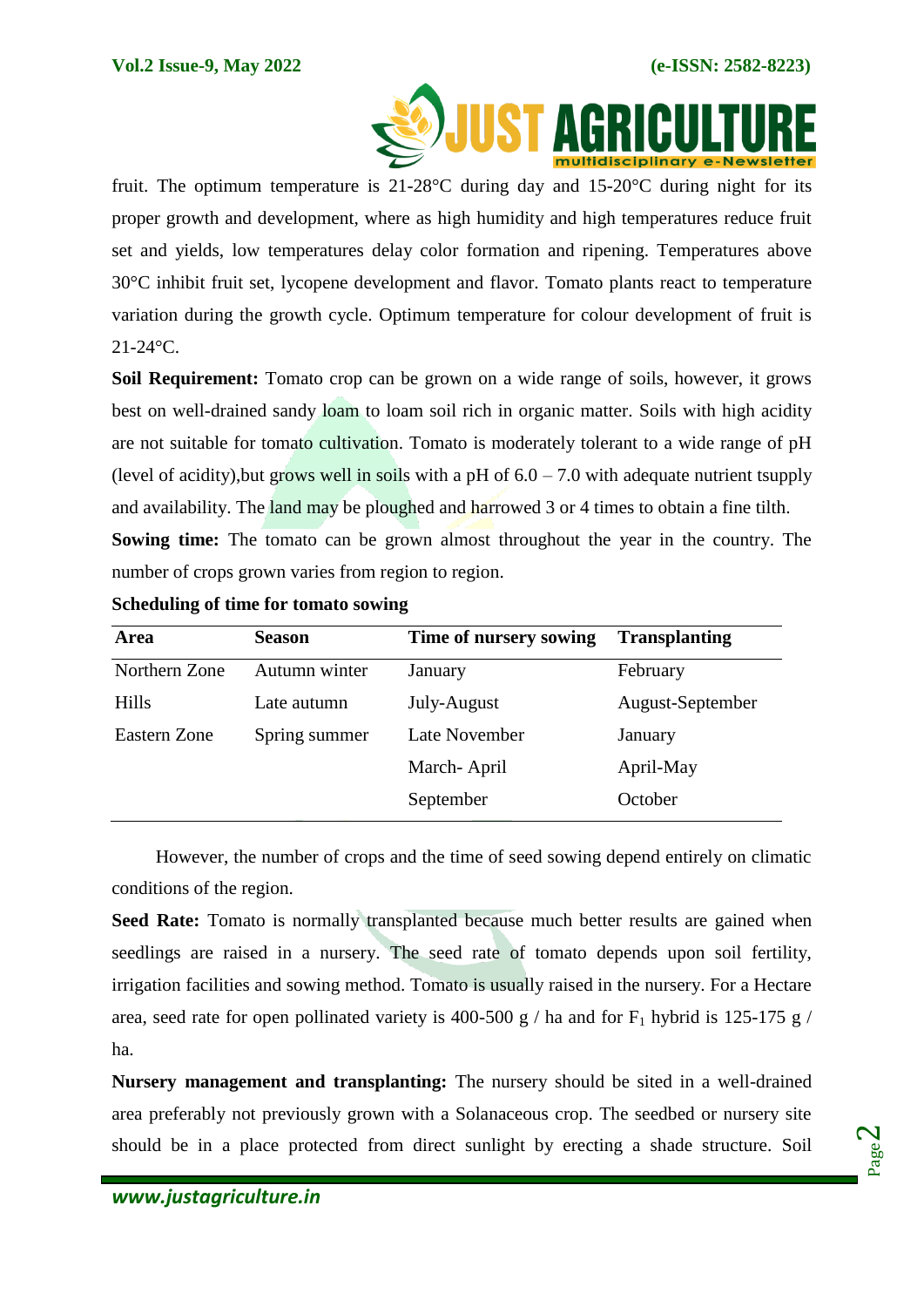

solarisation of nursery bed by covering them with white transparent polythene sheet for one month should be done in hot summer months. A net area of about  $225m^2$  may be required to raise the seedlings for one hectare area. In order to grow seedlings in the nursery, beds of 1m x 3m are prepared with a height of 20 cm. Well decomposed FYM is properly mixed into nursery bed at the rate of 2 kg per m<sup>2</sup>. Apply phorate (Furadon) at the rate of 12.5 g per m<sup>2</sup> of nursery bed. Sowing of the seeds should be done in straight lines drawn at an interval of 5 cm with 2 cm spacing between successive seeds implanted. Sowing of seeds should be done at a depth of 0.5 cm to 1 cm. Cover the seeds with fine sand and straw. After sowing irrigate the seedbeds with a rose-can twice a day to ensure sufficient moisture for germination. After germination the straw must be removed. Cover the nursery bed with fine nylon net toescape the damage by virus transmitting insects. A week before transplanting, reduce the irrigation frequency to harden the seedlings.

The field is first ploughed with soil turning plough followed by 4-5 ploughing with country plough or harrow before transplanting. Levelling should be done after ploughing. At the time of soil preparation, raising of the planting bed above ground level facilitates drainage during rainy season and if this practice is followed during winter season, it enhances plant growth by conserving the soil heat. Transplant the seedling to the main field 4 to 6 weeks after sowing. Seedlings of  $15-25$  cm tall with 3-5 true leaves are most suitable for transplanting. Transplanting should be done in the afternoon or on a cloudy day to reduce the transplanting shock. Transplanting should be done on raised beds or flat land at a spacing of  $0.6 - 1.2$  m between rows and  $0.45 - 0.9$  m between plants depending on the verities.

**Nutritional Requirement:** Nutritional requirement of tomato generally depends on soil type, fertility status of the soil, previous crop grown and irrigation facilities. A well decomposed farmyard manure @ 20-25 t/ha should be incorporated during field preparation to enrich the soil with organic matter.In addition to this,A fertilizer dose of 90-100:60-70:50-60 kg  $N:P_2O_5:K_2O$  / ha is required for successful crop production. One third of Nitrogen and the entire dose of phosphorus and potash should be applied at the time of transplanting. The remaining dose of N should be applied in equal doses, i.e., 25-30 and 45-50 days after transplanting. Foliar application of nutrient has been found beneficial. Additional dose of 10 kg borax and 5 kg Zinc Sulphate, as basal dose, are also recommended for correcting fruit cracking and to increase yield and fruit quality.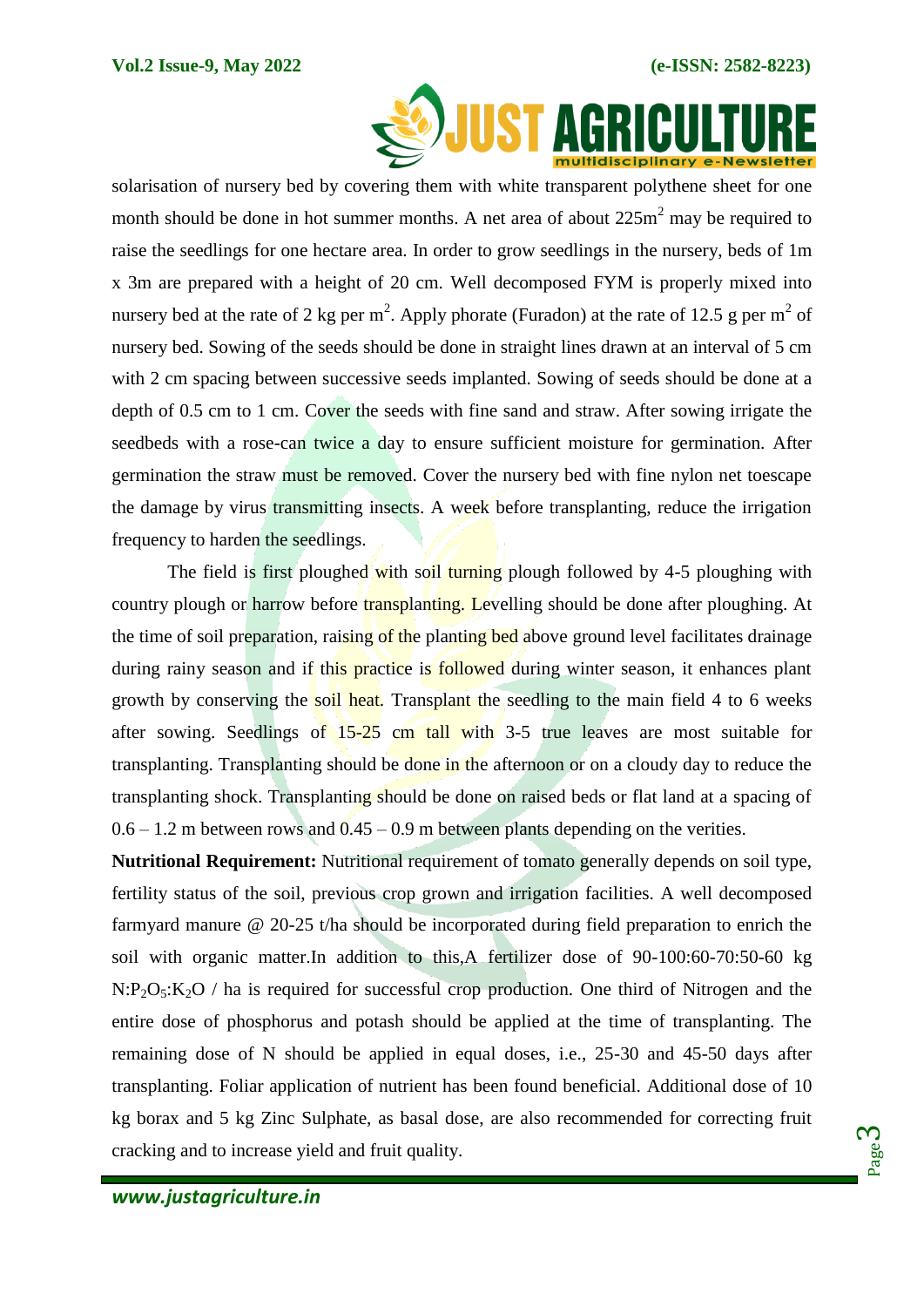

 **Irrigation:** Tomato plants required adequate moisture throughout their growth period. First irrigation is required soon after transplanting. Irrigation for tomato should be regularly especially during critical periods like flower setting and growth of the fruits. Irrigate the crops at an interval of 3 - 4 days during summer and 10-15 days during winter to maintain the soil moderately wet. Regular irrigation reduces blossom end rot, ensures uniform fruit development, prevents fruit splitting, reduces the risk of sun scorch, enhances fruit growth and increases the size and number of fruits. A long spell of drought followed by sudden heavy irrigation may cause cracking of the fruits.

### **Intercultural Operations**

**Hoeing and weeding:** Weeds at initial stage of crop growth may pose problem as the weeds in tomato field compete with crop plants for nutrients, moisture, light and space, hence, weeding should be done frequently in order to keep the weeds under control. Weeding should be done regularly to reduce nutrient competition, and to destroy alternate hosts of pests and disease.

**Training/Staking:** Cultivars that have an indeterminate growth habit require training on trellises or suspended on twine from over head wires. It is done by providing individual stack or by erecting 2-2.5 m long poles on either side of ridges for stretching G1 wire. Branches of plants are supported on poles or strings with twine.

**Harvesting:** In indeterminate cultivars, fruits are normally be harvest 70-100 days after planting. While determinate cultivar may begin fruit at 70 days depending on the environment conditions. Harvesting maturity depends on the purpose whether for fresh market, processing, long distance transport etc. Following maturity standards are recognized in tomato:

- **1) Green stage:** Fruits fully grown, fruit colour changes from green to yellowish and cavity filled with seeds surrounded by gelly like substance. Harvested for long distance market.
- **2) Turning or breaker stage:** Fruits firm, 1/4t portion of fruit changes to pink in color, but the shoulder still yellowish green. Harvested for long distance market.
- **3) Pink stage:** 3/4t of whole fruit surface turns pink color. Harvested for local market.
- **4) Light red:** Entire fruit surface is red or pink but the flesh is firm. Harvested for local market.